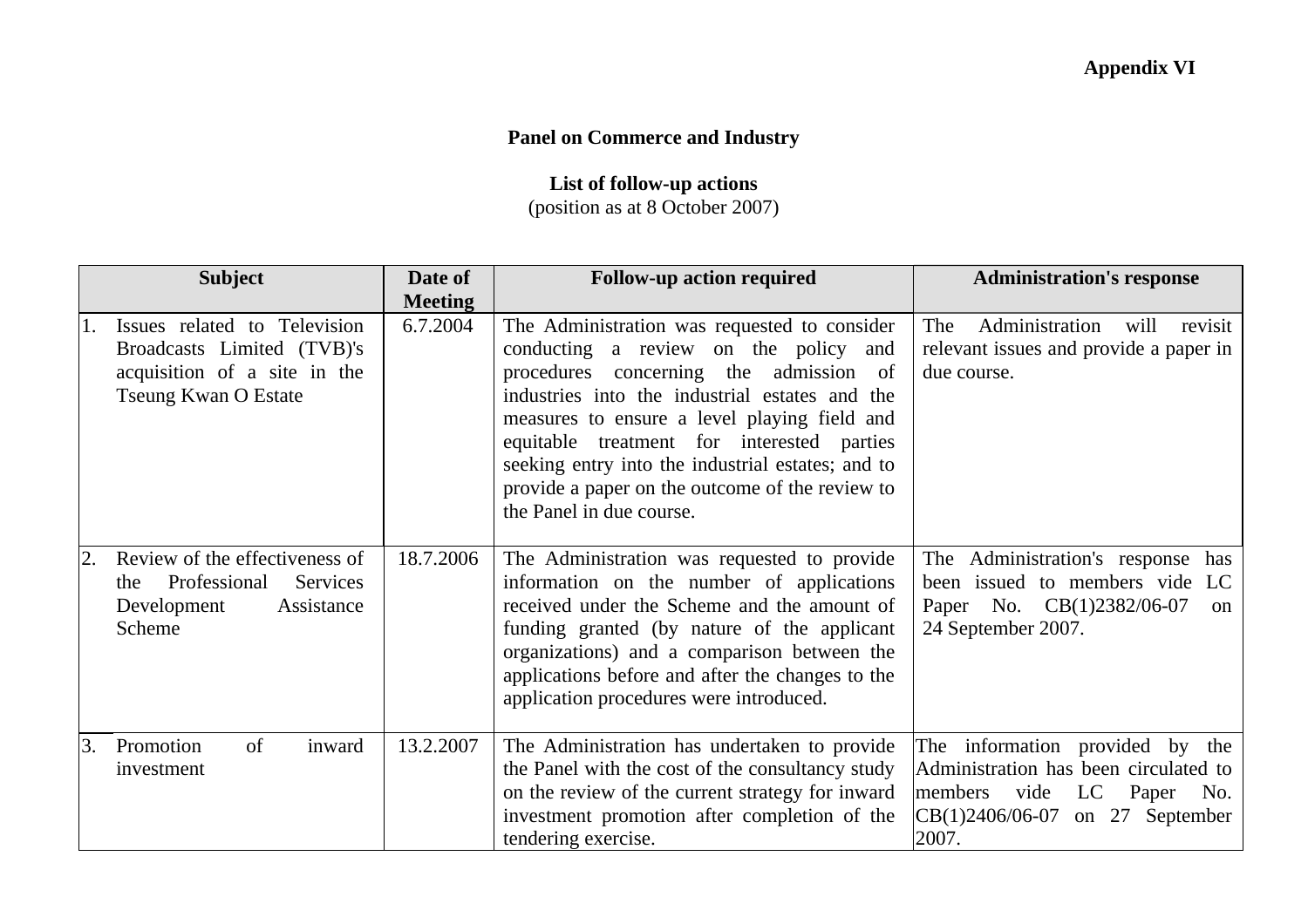| <b>Subject</b>                         |                                                               | Date of<br><b>Meeting</b> | <b>Follow-up action required</b>                                                                                                                                                                                                                                                                                                                                                                                                                                                                                                                                                                                                                                                                                                                                                                                                                             | <b>Administration's response</b>                                                                                                            |
|----------------------------------------|---------------------------------------------------------------|---------------------------|--------------------------------------------------------------------------------------------------------------------------------------------------------------------------------------------------------------------------------------------------------------------------------------------------------------------------------------------------------------------------------------------------------------------------------------------------------------------------------------------------------------------------------------------------------------------------------------------------------------------------------------------------------------------------------------------------------------------------------------------------------------------------------------------------------------------------------------------------------------|---------------------------------------------------------------------------------------------------------------------------------------------|
| on Trade and Business                  | Economic Summit - Action<br>Agenda of the Focus Group         | 13.3.2007                 | The Administration has undertaken to provide a<br>progress report in six months' time concerning<br>the implementation of strategic proposals and<br>proposed measures drawn up by the Focus<br>Group, in particular the Central Government's<br>stance and its response on the Action Agenda as<br>well as the area in which support will be<br>rendered.                                                                                                                                                                                                                                                                                                                                                                                                                                                                                                   | The information provided by the<br>Administration has been circulated to<br>members vide LC Paper No.<br>CB(1)2420/06-07 on 4 October 2007. |
| 5.<br><b>Property Department (IPD)</b> | Issues relating to online data<br>leakage by the Intellectual | 17.4.2007                 | The Administration has undertaken to:<br>apprise the Panel of the investigation result<br>(a)<br>on the causes leading to the online data<br>leakage and whether anyone should be<br>held responsible for the case;<br>simplify Form T6 (the<br>notice<br>of<br>(b)<br>opposition)<br>Form<br>T <sub>7</sub><br>(the<br>and<br>counter-statement) relating to trade marks<br>opposition process so that members of the<br>public could<br>easily<br>the<br>ascertain<br>information required when filling in those<br>forms to avoid providing unsolicited<br>information to the Trade Mark Registry in<br>future, and to provide the Panel with<br>copies of the duly revised forms for<br>reference; and<br>apprise the Panel of the result after IPD<br>(c)<br>had contacted and notified all the affected<br>individuals of the disclosure of their data | The Administration's response has<br>been issued to members vide LC<br>Paper No. CB(1)2230/06-07 on 1<br>August 2007.                       |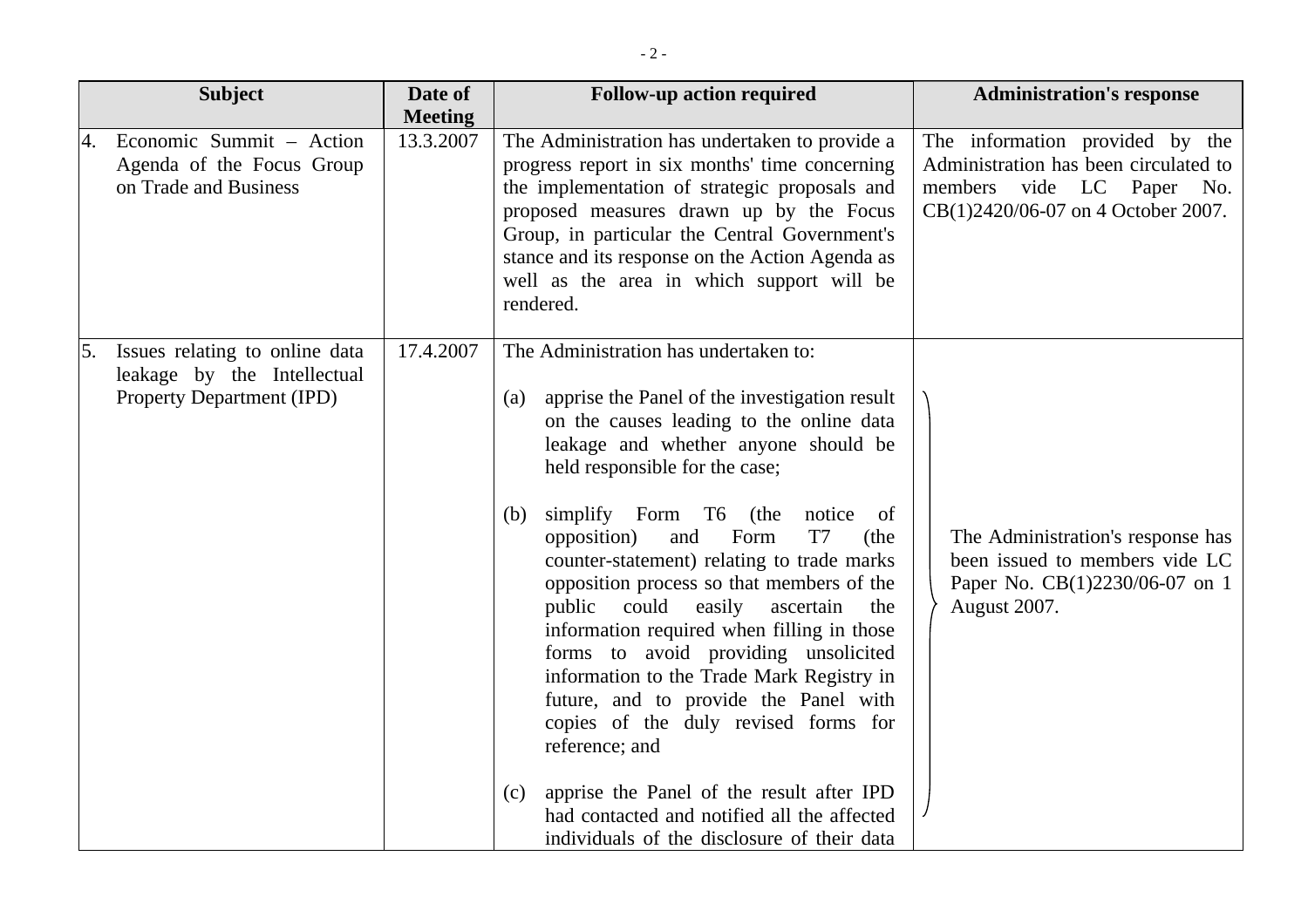|     | <b>Subject</b>                                                                                                                                                 | Date of<br><b>Meeting</b> | <b>Follow-up action required</b>                                                                                                                                                                                                                                                                                                               | <b>Administration's response</b>                                                                                                                  |
|-----|----------------------------------------------------------------------------------------------------------------------------------------------------------------|---------------------------|------------------------------------------------------------------------------------------------------------------------------------------------------------------------------------------------------------------------------------------------------------------------------------------------------------------------------------------------|---------------------------------------------------------------------------------------------------------------------------------------------------|
|     |                                                                                                                                                                |                           | and their rights, etc, such as the responses<br>of those individuals.                                                                                                                                                                                                                                                                          |                                                                                                                                                   |
| 6.  | Provision of assistance to<br>Hong Kong-owned factories<br>in the Mainland                                                                                     | 17.7.2007                 | The Administration was requested to apprise the<br>Panel of the vacancy rate of factory premises in<br>Hong Kong.                                                                                                                                                                                                                              | The information will be provided in<br>due course.                                                                                                |
| 17. | Provision of assistance to ice<br>cream vendors                                                                                                                | 17.7.2007                 | The Administration was requested to actively<br>review the concerned licensing policy through<br>inter-departmental collaboration with a view to<br>relaxing the relevant requirements so as to<br>provide more business opportunities for ice<br>vendors,<br>thereby creating<br>cream<br>more<br>employment opportunities for local workers. | The Administration to follow up and<br>provide a response for the Panel's<br>information.                                                         |
| 8.  | framework<br>for<br>Strategic<br>Innovation and Technology<br>Development                                                                                      | 17.7.2007                 | The Administration was requested to provide<br>further information on the 79 projects being<br>undertaken by the five R&D Centres, such as<br>the total cost of each project, the actual level of<br>industry contribution secured by the Centre for<br>each project, and the administrative cost<br>involved for each project.                | The information provided by the<br>Administration has been circulated to<br>members vide LC Paper No.<br>CB(1)2383/06-07 on 24 September<br>2007. |
| 9.  | Improvements to the Small<br>Entrepreneur<br>Research<br>Assistance<br>Programme<br>(SERAP)<br>and<br>the<br>University-Industry<br>Collaboration<br>Programme | 17.7.2007                 | The Administration was requested to:<br>provide an information paper detailing the<br>(a)<br>objective of SERAP and the rationale of<br>introducing a six-year cut off period for<br>the recoupment of SERAP funding, etc.                                                                                                                     | The Administration has decided<br>(a)<br>implement<br>other<br>to<br>first<br>improvements to SERAP<br>and<br>further<br>consider<br>the          |